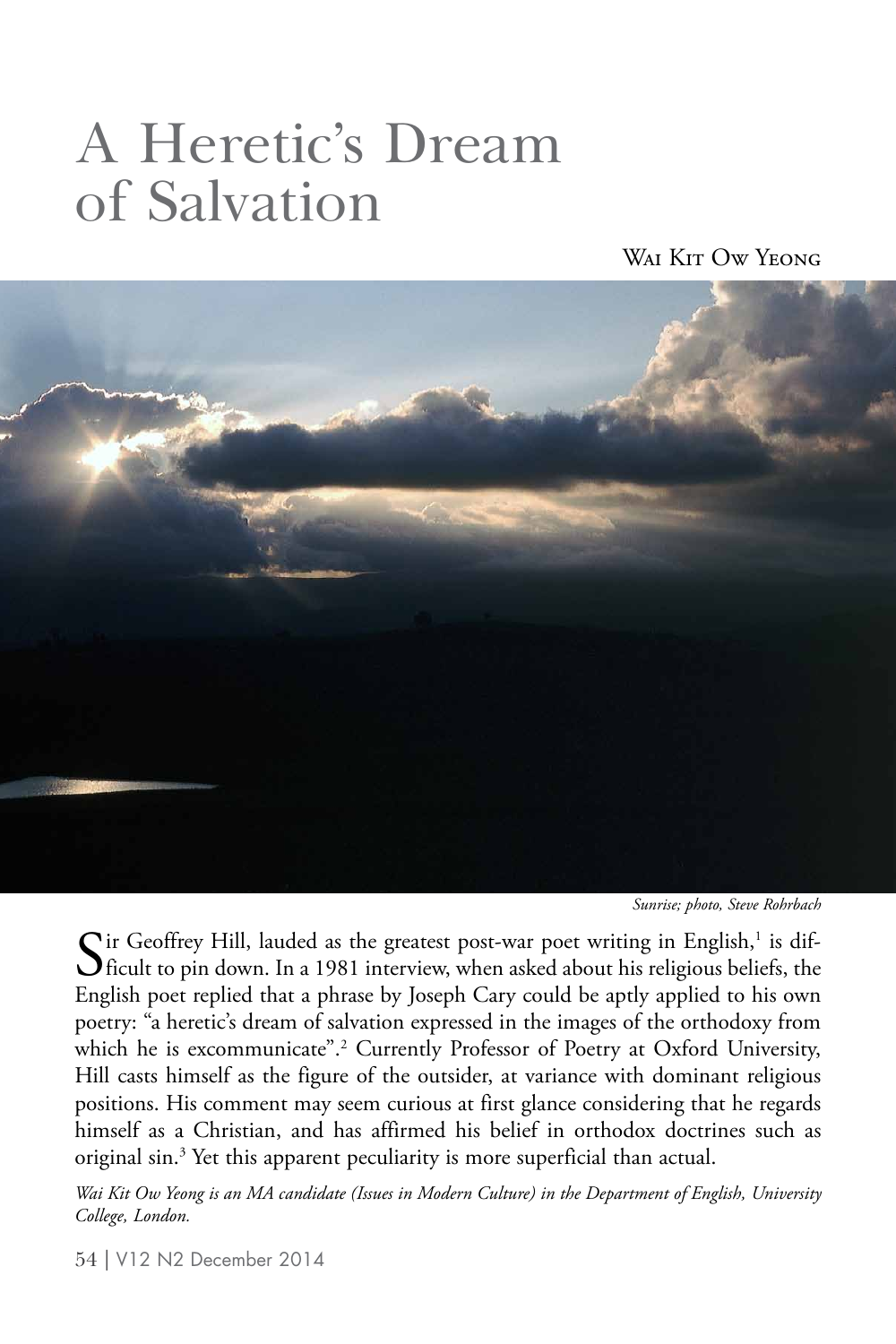Wai Kit Ow Yeong

Hill's poetry reveals a tension between its religious elements and its stance of scepticism, suggesting that his interest lies less in religious faith per se than in the inability to embrace faith unproblematically. Acutely aware of the problems that can complicate issues of faith, Hill recognizes that religious belief and practice can involve a process of intense struggle, such that the poet may simultaneously experience both adherence to and estrangement from his faith. The "heretic's dream of salvation" to which Hill appeals is hence precisely a dream, visionary and transcendent, but ultimately unattainable, destined to be punctured by the doubt and uncertainty fuelled by his sceptical intelligence.

## SCEPTICISM AND Religious Poetry

**Consider Hill's position about the** relation between the poet and religious experience (or the lack thereof). In response to critics' accusations that his poetry "lacks a true feeling for the passion of religion", Hill maintains that genuine religious experience is not a matter of individual will or personal choice:

*If critics accuse me of evasiveness or the vice of nostalgia, or say that I seem incapable of grasping true religious experience, I would answer that the grasp of true religious experience is a privilege reserved for very few, and that one is trying to make lyrical poetry out of a much more common situation – the sense of not being able to grasp true religious experience.5*

Hill's response points to the exclusivity of "true religious experience"; it is "a privilege reserved for very few", a special entitlement granted to an elect, a restricted group from which the poet may regrettably find himself excluded. Yet for Hill, the inability to "grasp true religious experience" is no impediment to poetic inspiration but may even be a stimulus for provoking the composition of lyrical poetry. It is not necessary to be a "religious poet", in the sense that one defines one's poetry according to one's religion (or privileges religion above all other concerns in one's poetry), in order to engage critically with issues of faith through the medium of verse. Instead the poet can undertake the challenges of exploring and negotiating matters of faith, as these challenges in themselves constitute a vital and profound part of human experience.

Hill's poetry reveals a tension between its religious elements and its stance of scepticism, suggesting that his interest lies less in religious faith per se than in the inability to embrace faith unproblematically.

Hill's engagement with faith can be observed in the sonnet sequence "Lacrimae" in Tenebrae (1978), and it is worth dwelling briefly on the significance of the title (meaning "tears"). The titles of the individual poems in the sequence (like "Lacrimae Verae" or "Lacrimae Antiquae Novae") not only refer to different varieties of tears, but also allude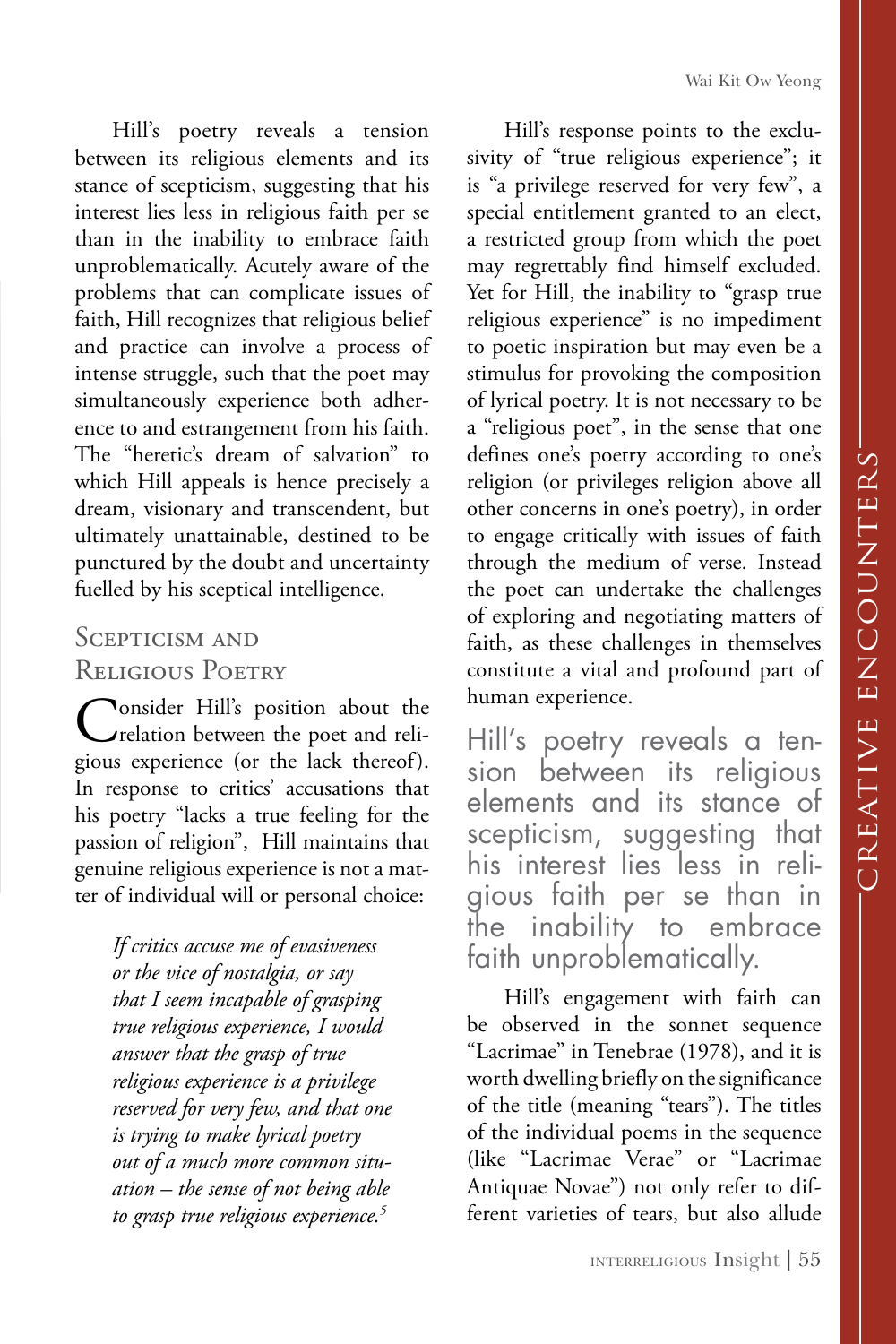to the pieces in John Dowland's musical composition. Hence even the titles alert the reader to the discipline of artistic creation and its relation to faith; one is invited to contemplate how artistic form influences illustrations of religious belief. Tears are the visible, physiological manifestations of intense emotions like sorrow and anguish, but they can also be aestheticized and idealized into symbols that serve the artistic purposes of the poet or composer, rather than remaining as concrete embodiments of grief and religious struggle. In the first sonnet, "Lacrimae Verae", the speaker signals his dual experience of religious identification and alienation:

*Crucified Lord, you swim upon your cross and never move. Sometimes in dreams of hell the body moves but moves to no avail and is at one with that eternal loss. You are the castaway of drowned remorse, you are the world's atonement on the hill. This is your body twisted by our skill into a patience proper for redress.7*

Evoking the image of Christ as a "swimmer" with outstretched hands filtered through the teary eyes of the speaker, the literary conceit relies upon a comparison that juxtaposes the divine with the commonplace, exhibiting a

muted but palpable sense of bathos. Rather than being moved to faith, the speaker is frustrated, as a powerless witness to the body that "moves but moves to no avail". The speaker is never "at one" with Christ, for the latter is visible but distant, "on the hill". In addition to Christ's literal physical twisted body, there is the metaphorical twisting that occurs in the eyes of the perceiver, as well as the poetic twisting perpetuated in the process of versification. The rhyme scheme is conspicuously engineered, with both full rhymes ("cross" and "loss", "hill" and "skill") and imperfect rhymes ("hell" and "avail"), contributing to the sense of artifice that is in tension with the bodily nature of religious experience.

the inability to "grasp true religious experience" is no impediment to poetic inspiration but may even be a stimulus for provoking the composition of lyrical poetry

One is reminded of Hill's essay "Language, Suffering, and Silence" (1999), in which he refers to the martyrdom of the Catholic laywoman Margaret Clitheroe, who was executed by *peine forte et dure* for sheltering recusant priests<sup>8</sup> – matters of faith are not necessarily ethereal or metaphysical, but often involve acts and experiences that are grounded in the bodily and the corporeal. In the poem, the speaker is describing the painful crucifixion of Christ but formalizing it in a sonnet, which is one of the most ornate and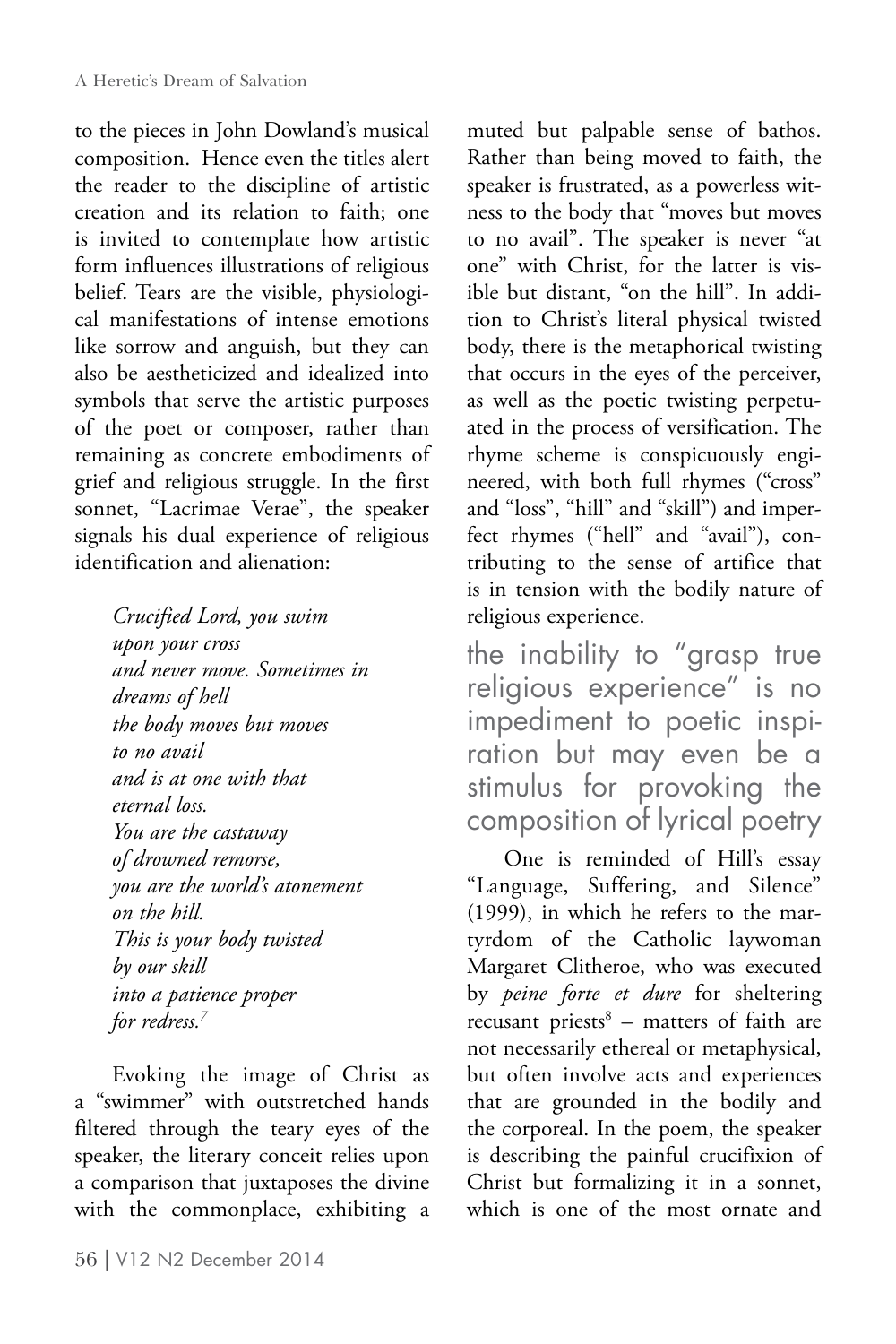fixed of all forms. Bodily suffering, in other words, is twisted by the poet's skill into a poetic form proper for the reader. The paradox is that the poetic rendering of Christ's suffering both raises one's awareness of it and distorts one's appreciation of it, suggesting the troubled relationship between the poet and his faith.

matters of faith are not necessarily ethereal or metaphysical, but often involve acts and experiences that are grounded in the bodily and the corporeal

Sonnets also usually have *voltas*, with their arguments turning in particular ways. Yet "Lacrimae Verae" reveals an inability to reflect flexibility:

*I cannot turn aside from what I do; you cannot turn away from what I am. You do not dwell in me nor I in you*

*however much I pander to your name or answer to your lords of revenue, surrendering the joys that they condemn.9*

Like the "Crucified Lord" who is fixed on the cross and "never move[s]", the sonnet is similarly immobile – it cannot "turn aside" or "turn away". The speaker and Christ are divided into "I" and "you", with each pronoun separated

by other words and by punctuation, indicating the distance between them that reinforces the speaker's sense of alienation. Baldly declaring "You do not dwell in me nor I in you," the speaker emphasizes the separateness and disconnection between himself and the divine. Just as the first two stanzas reflect poetic twisting, the last two reveal signs of poetic artifice, such as full rhymes ("am" and "condemn") and imperfect rhymes ("you" and "revenue"), coupled with the rhythms of the iambic pentameter. The word "pander" is also significant: it is "to minister to the immoral urges or distasteful desires of another, or to gratify a person with such desires . . . to indulge the tastes, whims, or weaknesses of another".10 By regarding himself as one who "pander[s]" to the name of Christ, the speaker insinuates that efforts to gratify the desires of the divine may not be necessarily admirable, indicating a mounting scepticism and distrust of religious faith.

## **MARTYRDOM**

One of the reasons for such scepti-<br>Cism may be that the poet subjects aspects of religious belief to ethical examination, scrutinizing for example the justification of martyrdom. Defining martyrdom as "an act of witness",<sup>11</sup> Hill draws one's attention particularly to the Catholic martyrs of the Elizabethan age, whom he argues were trained as part of a "pedagogy of martyrdom, a scholastic process of training towards that deliberate goal".12 On the one hand, for Hill, the psychology behind this pedagogy is inspiring, as it reveals the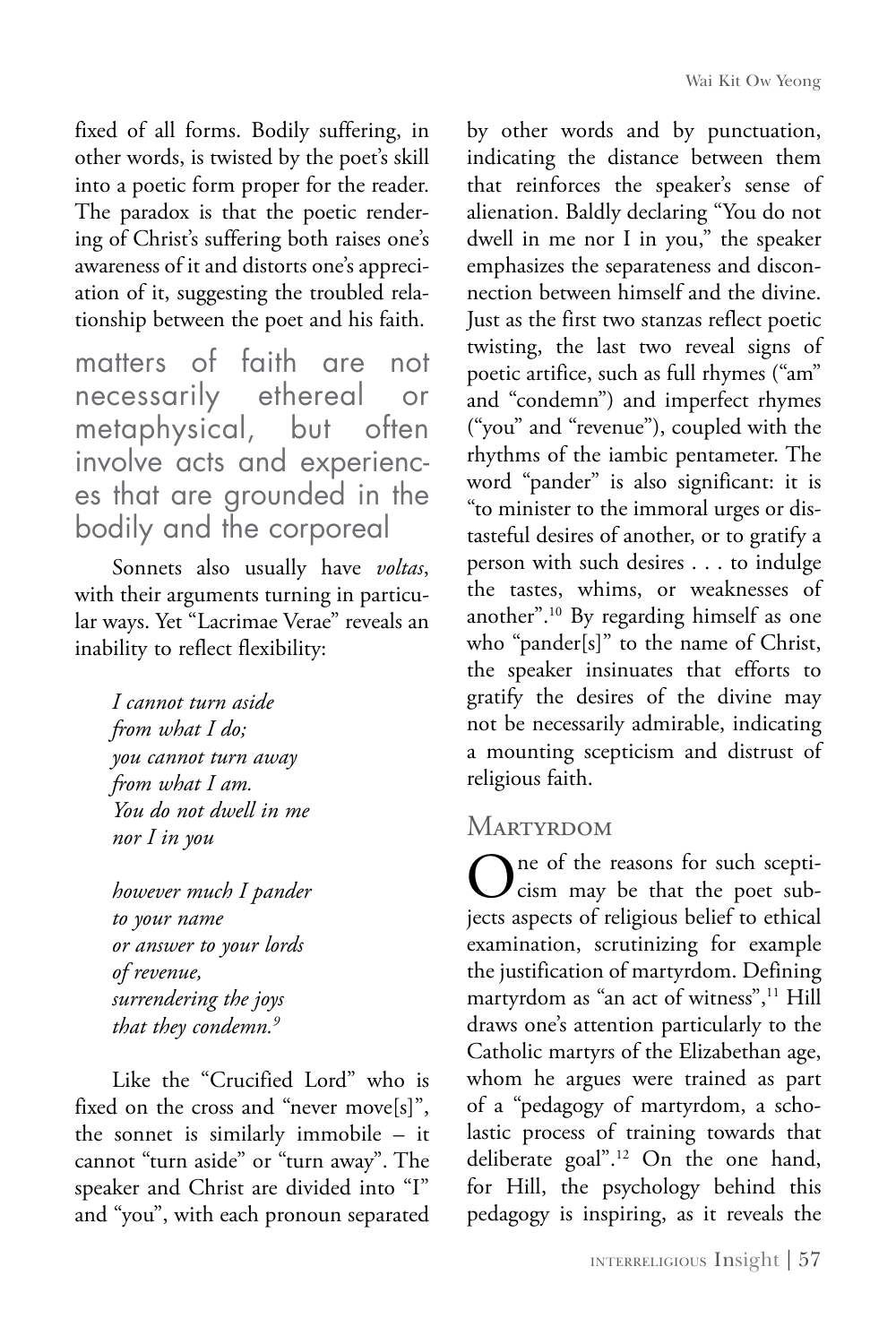"ability to overcome the animal self"<sup>13</sup> that is encapsulated in a line by T. S. Eliot about the "reluctance of the body to become a *thing*"14 – one is prepared to transcend the body for a higher spiritual purpose. On the other hand, as Hill notes, the same pedagogy is "chilling in many ways",<sup>15</sup> because it glorifies the destruction of the self. Mindful of both these perspectives, Hill integrates his "mixed feelings of attraction and repulsion"16 towards martyrdom as a catalyst for the composition of lyric poetry, problematizing martyrdom as an aspect of religious experience.

Hill depicts the figure of the martyr in "Martyrium", the third sonnet of "Lacrimae", in which he employs arresting and provocative imagery:

*The Jesus-faced man walking crowned with flies who swats the roadside grass or glances up at the streaked gibbet with its birds that swoop, who scans his breviary while the sweat dries,*

*fades, now among the fading tapestries, brooches of crimson tears where no eyes weep, a mouth unstitched into a rimless cup, torn clouds the cauldrons of the martyrs' cries.17*

The martyr figure is not Janus-faced but "Jesus-faced", and yet he is crowned not with thorns like the real Jesus, but with "flies" like a corpse. There is a sense in which one could be "Jesus-faced" in that one is Christ-like, since the Bible exhorts Christians to adopt Jesus as a role model (Colossians 3:1-11). Yet the act of resembling Jesus by developing virtues like courage and humility is different from impersonating a Jesus-figure without inner substance; the former is commendable but the latter is morally dubious. This difference is blurred in the "Jesus-faced man", as the aestheticization of his martyrdom renders the ethics of his sacrifice questionable. The phrase "brooches of crimson tears", for example, is an ambiguous reference: it may denote literal tears, or blood (since they are "crimson"), or rubies (since they are "brooches"), or bodily lacerations (which relates to images of the body as cloth suggested by the "mouth unstitched" and "fading tapestries"). The poem can also be compared to a tapestry, in that the poet stitches disparate elements into an embroidered whole, an artistic fabrication. For both the martyr's body and the poet's text, aestheticization may thus lead to a form of self-aggrandizement, as the risk of excessive decorativeness may compromise religious experience by contributing to personal vanity.

# Ambiguity of Faith

Conscious of the dangers of narcis-<br>sistic desires, Hill exposes the ways in which one may ironically experience an almost sensual delight in the practice of religious self-abnegation. In "Pavana Dolorosa", the fifth sonnet of "Lacrimae", the speaker alters the word order in the epigraph from Robert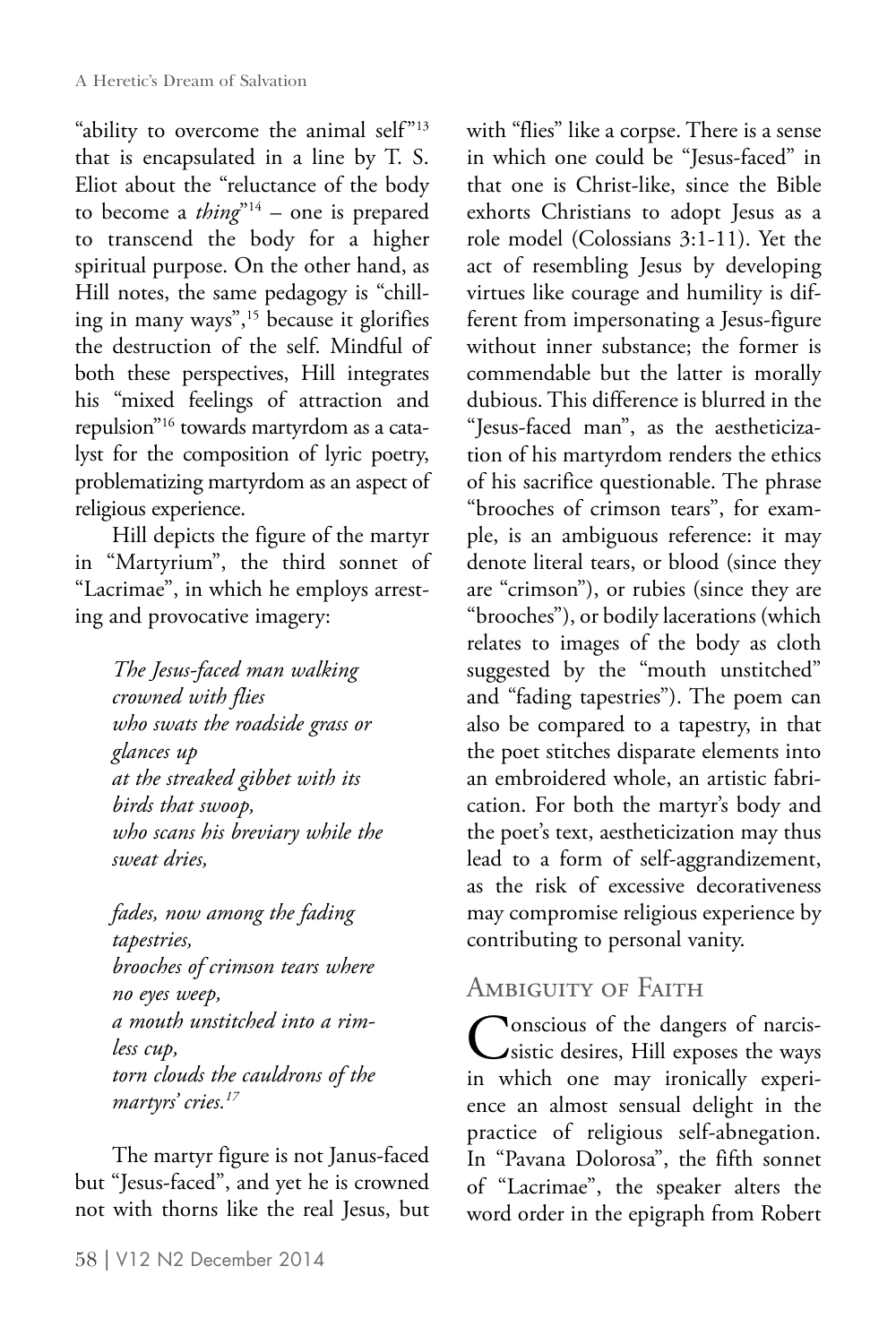Southwell ("Passions I allow, and loves I approve"), such that the approval of "passions" suggests emphasis on the sensual as much as on the spiritual:

*Loves I allow and passions I approve: Ash-Wednesday feasts, ascetic opulence, the wincing lute, so real in its pretence, itself a passion amorous of love.18*

The poet's insight is that fleshly and transcendent longings are not opposites, but may actually be parts of a similar process of personal desire and fulfilment. The speaker evokes the apparently oxymoronic idea of "ascetic opulence" after employing wordplay in the reference to "Ash-Wednesday feasts" (as opposed to Ash-Wednesday fasts).

the poet subjects aspects of religious belief to ethical examination, scrutinizing for example the justification of martyrdom

The word "feast" can function as both noun and verb, and one may "feast" on self-denial. In the tenth section of "An Apology for the Revival of Christian Architecture in England", for example: "Reverend Mother, breakfastless, could feast her / constraint on terracotta and alabaster".19 The irony is that practices designed to discipline the body, such as going "breakfastless", may serve less to enable the individual to transcend worldly trivialities than to be preoccupied by them. In the forcing of actions that run contrary to bodily impulses, the individual often becomes more concerned about the activity than about the divine, instead delighting in objects as hard and cold as "terracotta and alabaster". Religious abstemiousness does not preclude the possibility that it is motivated by narcissism and hypocrisy. Neither the martyr nor the religious practitioner, both of whom may be guilty of "self-wounding martyrdom",<sup>20</sup> are exempt from Hill's scepticism, and the poet illustrates the ways in which faith can be complicated by egotism and self-absorption.

Conscious of the dangers of narcissistic desires, Hill exposes the ways in which one may ironically experience an almost sensual delight in the practice of religious self-abnegation.

"Lacrimae Amantis", the seventh sonnet of "Lacrimae", continues to interrogate the meaning and value of religious faith. The speaker directly addresses Christ:

> *What kind of care brings you as though a stranger to my door through the long night and in the icy dew*

*seeking the heart that will not harbour you, that keeps itself religiously secure?21*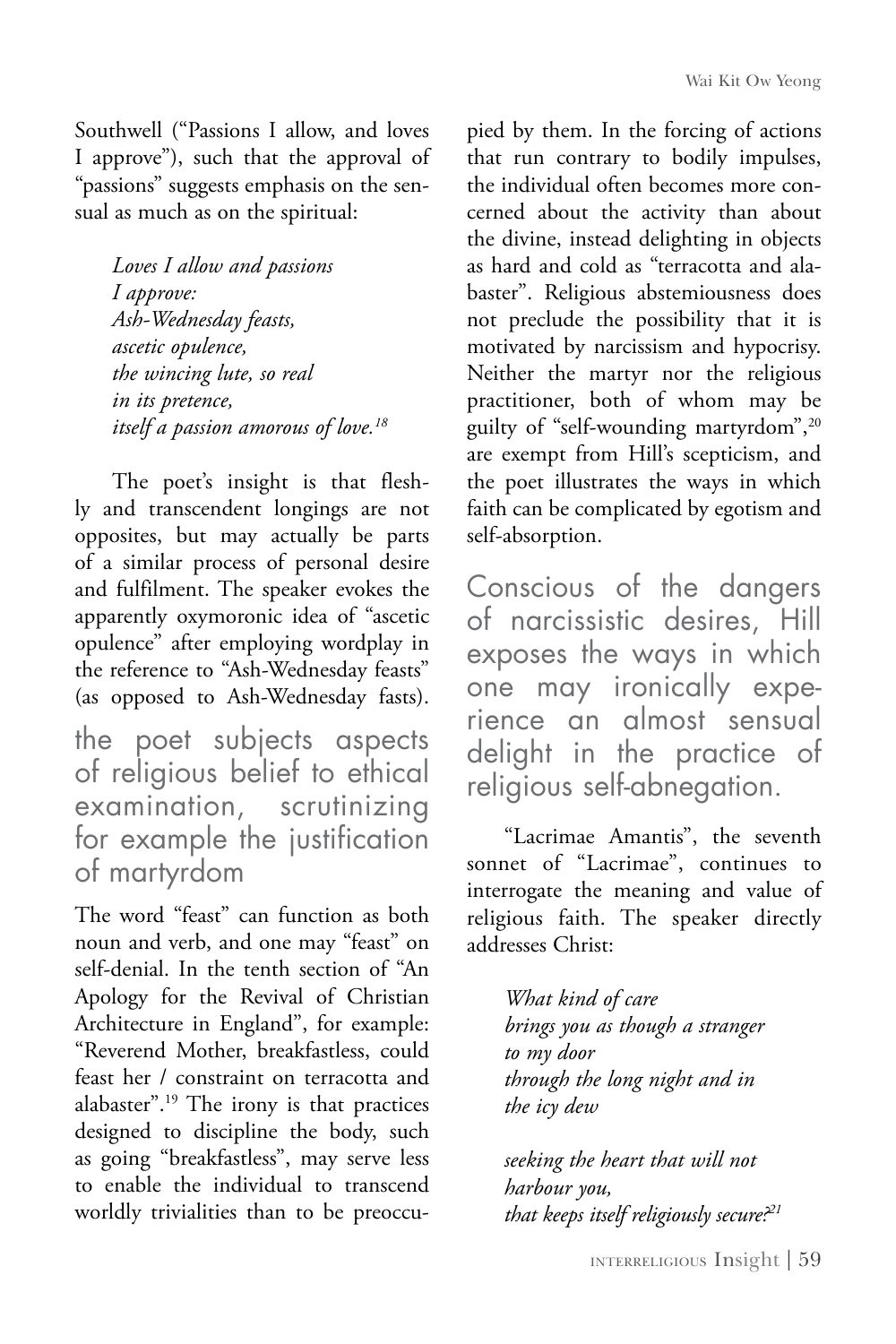The tension arises from the phrase "religiously secure", as two meanings of the word "religiously" are activated – it means "in accordance with the principles of religion" as well as "faithfully, conscientiously".22 The question permits both meanings to operate simultaneously, and the irony is that faith may be abused for the purposes of egotistic selfpreservation rather than charitable generosity. The biblical allusion to Christ's description of how he will "stand at the door and knock" (Revelations 3:20) provides contextual relevance to the image of the divine as "a stranger" at the speaker's door, while the visual and tactile simplicity of the image of Christ's journey "through the long night and in the icy dew" lends additional evocativeness to the verse. By the end, however, the speaker can only respond to Christ in terms of deferral and postponement: "tomorrow I shall wake to welcome him".<sup>23</sup> By highlighting the speaker's failure to embrace faith wholeheartedly, Hill signals his doubt in the capacity of religion to motivate ethical action, or even to prevent unethical conduct.

# Faith Has Value

It may be countered, though, that Hill<br>honours several individuals of faith, Tt may be countered, though, that Hill suggesting the possibility that despite his scepticism, he nevertheless recognizes the value of religion in contributing to personal ethics. An example can be observed in "'Christmas Trees'", which pays homage to the German theologian Dietrich Bonhoeffer, imprisoned and eventually executed for his opposition to Hitler. Hill promotes the reader's gradual recognition of the pastor's moral authority:

> *Bonhoeffer in his skylit cell bleached by the flares' candescent fall, pacing out his own citadel,*

*restores the broken themes of praise, encourages our borrowed days, by logic of his sacrifice.*

*Against wild reasons of the state his words are quiet but not too quiet. We hear too late or not too late.24*

Bonhoeffer's cell is his "citadel", a "fortress commanding a city, which it serves both to protect and to keep in subjection",<sup>25</sup> and the metaphor serves to convey the stately authority and dignity of the pastor. b It should be grant-

The poet's insight is that fleshly and transcendent longings are not opposites, but may actually be parts of a similar process of personal desire and fulfilment.

ed that though the verse is composed of octosyllabic lines, the stresses do not conform to a strictly regular pattern, as observable for instance when the first and third lines are compared: "Bonhoeffer in his skylit cell / … / pacing out his own citadel". Yet a sense of regularity is achieved when the rhythm of the verse reflects the quiet gentle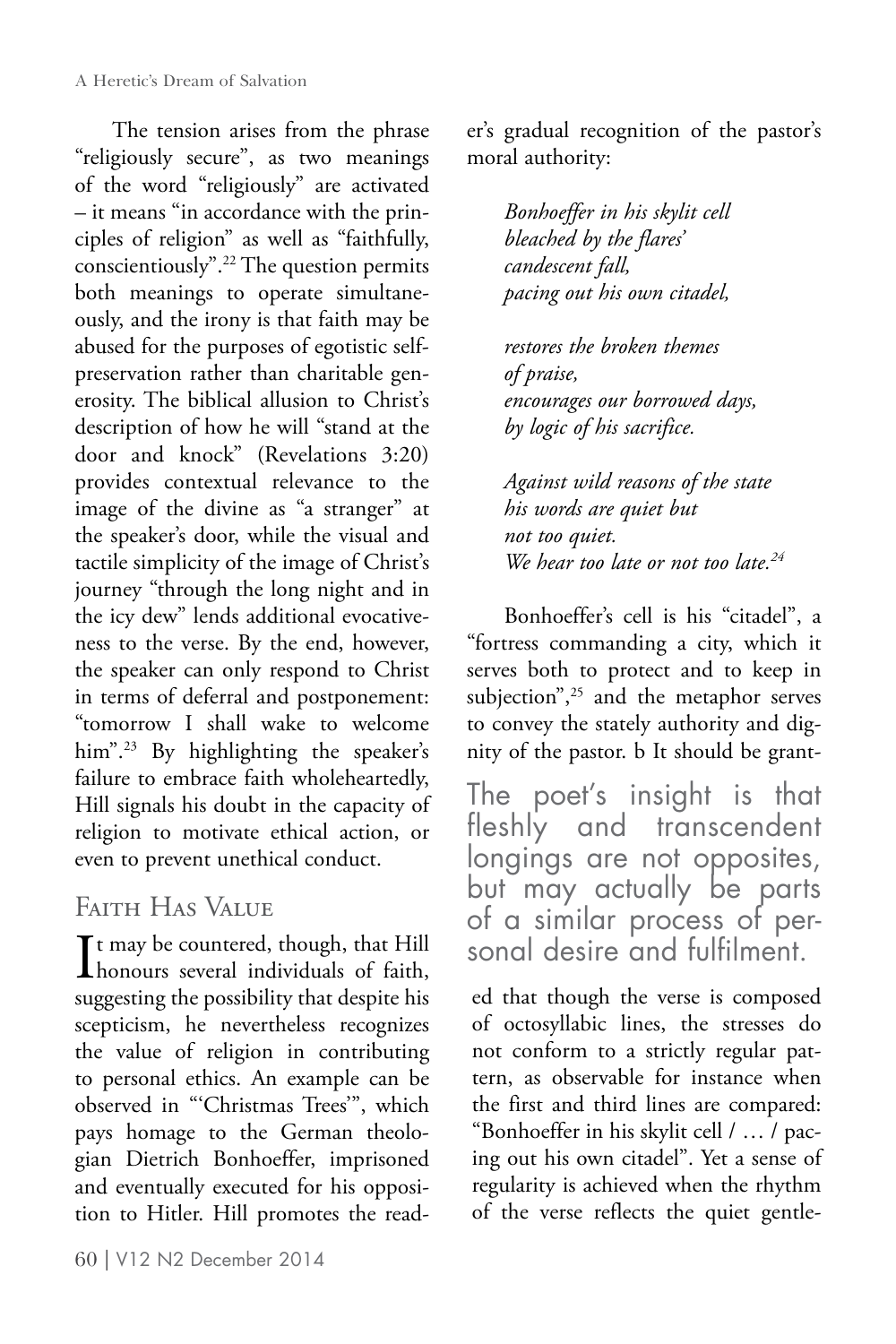ness in the speaker's tone even while it mimetically echoes the pacing of the self in the cell: "We hear too late or not too late". Just as the stressed and unstressed syllables alternate, the reader may either perceive or not perceive the ethical significance of Bonhoeffer's sacrifice. The possibility is that Hill recognizes Bonhoeffer's composure as a visible sign of his Christian faith, attesting to his calmness in the face of doom and his grace under fire.

the poet suggests that poetry is a witness and a record, perceiving and chronicling the exposure of human carnality and duplicity

Such a reading, however, involves the assumption of a religious frame of reference in the interpretation of poems honouring individuals of faith, even when these individuals may be extolled on the sole basis of their ethical conduct without appealing to religion. Other verses by Hill clearly indicate an attitude of direct and unabashed scepticism incompatible with any reading that overtly emphasizes the role of faith in spurring ethical behaviour. In "Tenebrae", for example, the fragmented poem sequence is reflective of the speaker's sense of self-doubt, while references to religion are made with a keen awareness of its inadequacy. Even though the speaker articulates his efforts at religious devotion, he acknowledges the flaws of such devotion, as well as the erosion of his yearning for spiritual transcendence by more earthly and mundane desires.

This can be observed especially in the third section:

> *Veni Redemptor, but not in our time. Christus Resurgens, quite out of this world. 'Ave' we cry; the echoes are returned. Amor Carnalis is our dwelling-place. 26*

In each of the first three lines of the stanza, every utterance of a standard Latin phrase used in an ecclesiastical context is accompanied by a qualifying statement that serves to deflate its religious sentiments. The speaker calls for the coming of the Redeemer ("Veni Redemptor") only to add that it is "not in our time", and then he announces that Christ is risen ("Christus Resurgens") but that it is "quite out of this world". The divine has become both chronologically and topologically displaced from the speaker. Even the greetings of "Ave" are rendered as little more than meaningless "echoes", their sound devoid of societal significance. The fate of the speaker and reader – as indicated by the use of the plural possessive pronoun "our" – involves dwelling in carnal love, "Amor Carnalis". The speaker notably issues his statements in the declarative mood, as an objective reality, reflecting on the state of contemporary secular society. By making generalized observations, the speaker comments on behalf of the reader, casting judgment on the apparent ineffectuality of modern religious practice.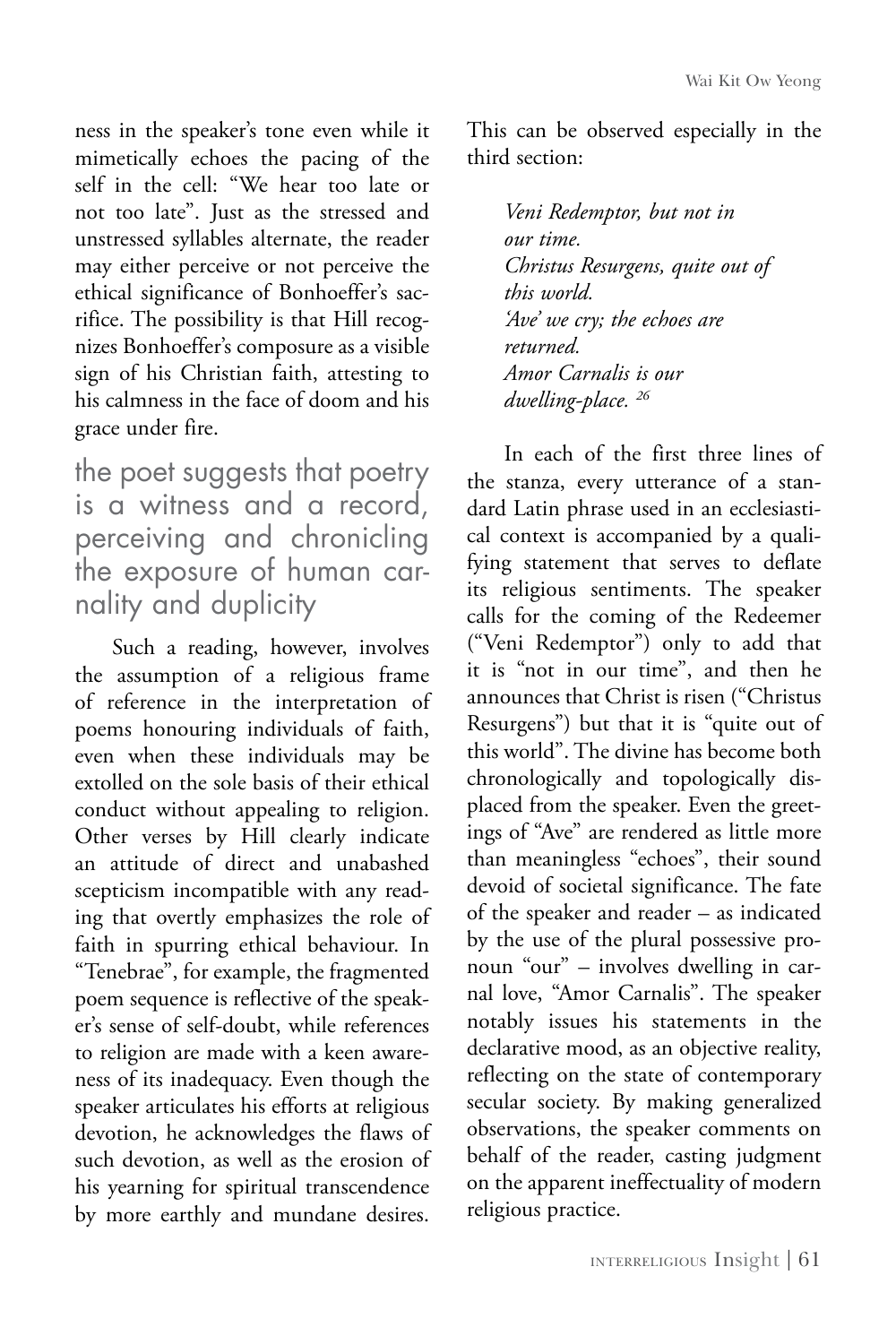

In the fourth section, the speaker continues to lambast the hypocrisy of religious practitioners whose actions belie their rhetoric of faith:

*O light of light, supreme delight; grace on our lips to our disgrace. Time roosts on all such golden wrists; our leanness is our luxury. Our love is what we love to have; our faith is in our festivals.27*

The use of ploce ("light of light, supreme delight", "grace on our lips to our disgrace") marks emphasis on terms that are weighted with moral implications. For Hill, "grace" is only *Rock in Moonlight; original art, Liz Gill Neilson*

blindly mouthed, losing its theological significance in society. The alliterated words ("leanness" and "luxury", "faith" and "festivals") are also linked aurally to reinforce the poet's association between the concepts juxtaposed; material luxury may be regarded as spiritual leanness. Just as the speaker's reference to love denotes "Amor Carnalis" rather than spiritual love, the concept of "our faith" is similarly divorced from religion and instead relegated to human events ("our festivals"). Through the speaker's comments on the divergence between rhetoric and reality, the poet suggests that poetry is a witness and a record, perceiving and chronicling the exposure of human carnality and duplicity.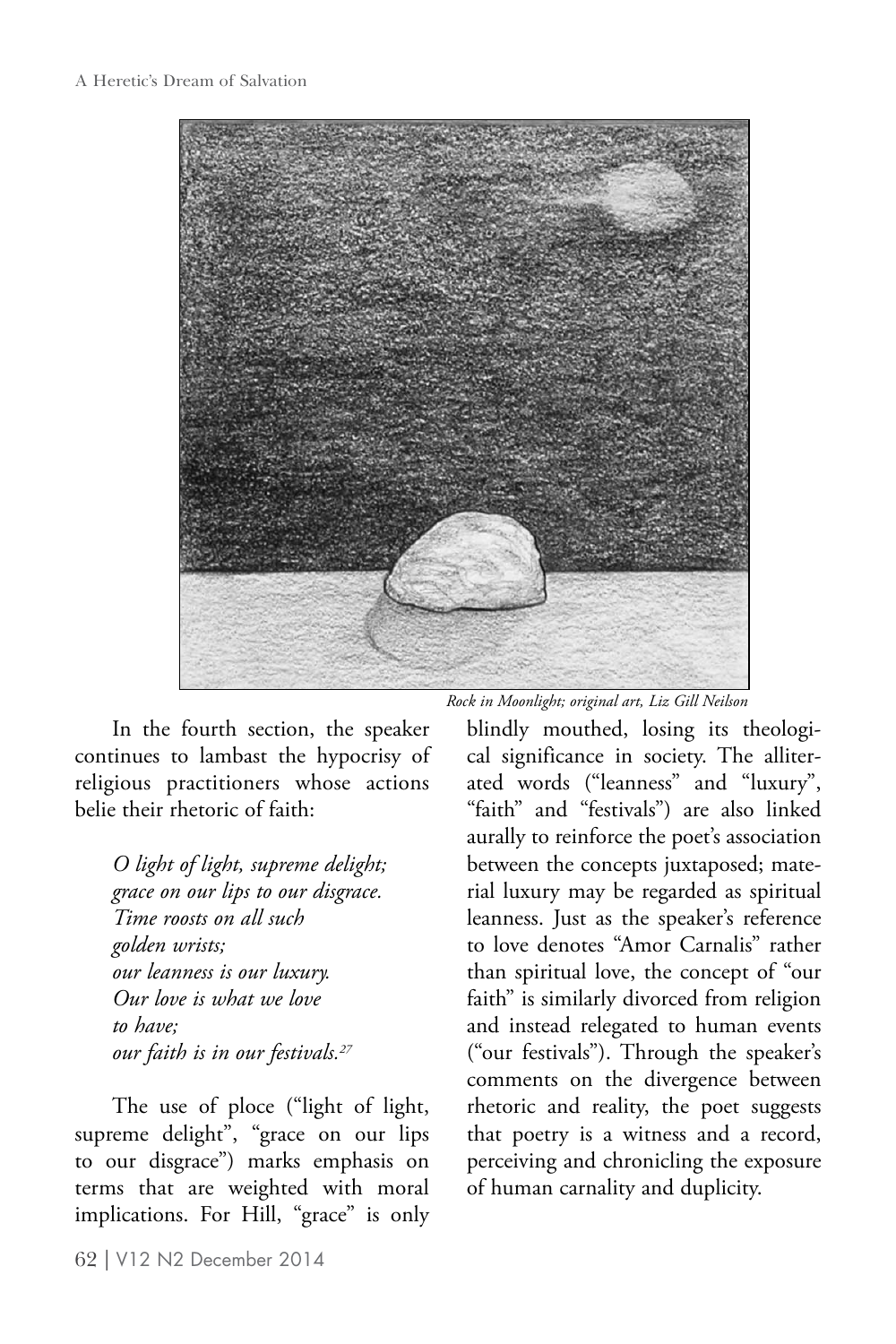### **CONCLUSION**

Reflecting a deep awareness of the problems that complicate religious belief, Hill reveals a poetic intelligence insistent on maintaining a sceptical attitude towards faith, despite his adherence to its images, language, and traditions. In a sense, he resembles Stephen Dedalus in James Joyce's *A Portrait of the Artist as a Young Man* (1916), in that his aesthetics are haunted by religious language and imagery, almost reflecting the state of being – as Stephen is described – "supersaturated with … religion".28 The difference between Hill and Dedalus is that unlike the latter, Hill demonstrates clear finesse when calibrating the complexity and density of elements such as poetic structure and inter-textual allusions. The negotiation of these elements can be observed to be constitutive of a difficult process in which the poet adapts form to meaning, communicating the intricate and occasionally counter-intuitive relations between the fleshly and the transcendent, the secular and the spiritual.

Reflecting a deep awareness of the problems that complicate religious belief, Hill reveals a poetic intelligence insistent on maintaining a sceptical attitude towards faith, despite his adherence to its images, language, and traditions.

#### NOTES

1 Sameer Rahim, 'Geoffrey Hill: poetry should be shocking and surprising', *Telegraph*, 14 December 2013, accessed 15 December 2013; available from <http:// www.telegraph.co.uk/culture/books/ authorinterviews/10511334/Geoffrey-Hillpoetry-should-be-shocking-and-surprising. html>.

2 John Haffenden, *Viewpoints: Poets in Conversation with John Haffenden* (London and Boston: Faber and Faber, 1981), 98.

<sup>3</sup> Geoffrey Hill, "Poetry and Value", *Collected Critical Writings*, ed. Kenneth Haynes (Oxford: Oxford University Press, 2008), 479.

4 Haffenden, *Viewpoints*, 88.

5 Ibid., 89.

6 Ibid., 92.

7 Geoffrey Hill, *New and Collected Poems*, 1952-1992 (Boston and New York: Houghton Mifflin, 1994), 133, l.1-8.

8 Geoffrey Hill, "Language, Suffering, and Silence", *Collected Critical Writings*, ed. Kenneth Haynes (Oxford: Oxford University Press, 2008), 394.

9 Hill, *New and Collected Poems*, 133, l.9-14.

10 "pander, v.", *Oxford English Dictionary Online*, Oxford University Press, accessed 10 January 2014; available from <www.oed. com>.

11 Haffenden, *Viewpoints*, 90.

12 Ibid., 91.

13 Ibid.

 $14$  Ibid.

17 Hill, *New and Collected Poems*, 133, l.1-8.

<sup>&</sup>lt;sup>15</sup> Ibid.

<sup>16</sup> Ibid.